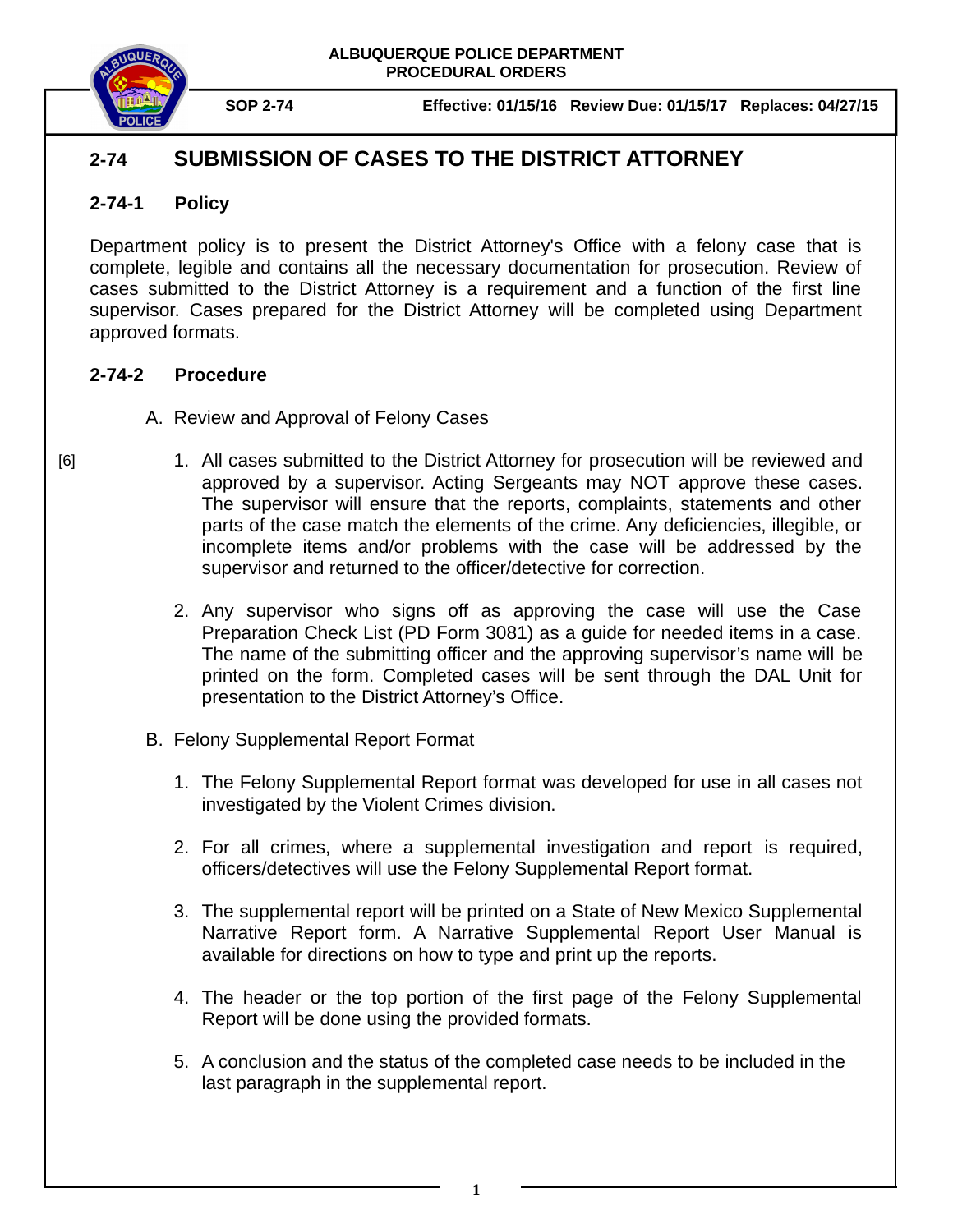## **ALBUQUERQUE POLICE DEPARTMENT PROCEDURAL ORDERS**



**SOP 2-74 Effective: 01/15/16 Review Due: 01/15/17 Replaces: 04/27/15** 

- a. Example: This case should be considered (case status is inserted here) and is being sent to the Bernalillo County District Attorney's Office for review and possible prosecution.
- 6. The options for case status are as follows. For descriptions on what each option is, look in section 2-10 of the Departmental SOP:
	- a. Case Unfounded
	- b. Case Cleared by Arrest
	- c. Case Exceptionally Cleared
	- d. Case Open: Pending Arrest of Person
- 7. Sergeants will review and properly sign each page of the completed Felony Supplemental Report. All additional documentation deemed pertinent to the case will be included with the completed supplemental report.
- 8. The sergeant assigned to each unit that is tasked with completing follow-up investigations will be responsible for maintaining an automated case tracking system.
- C. Submission of Felony Supplemental Reports
	- 1. All original documents, including the Felony Supplemental Report, will be sent to APD Records utilizing Copperfire.
	- 2. For cases involving adult offenders, the officer/detective that completes the Felony Supplemental Report will ensure that a copy of the entire completed case is sent to DAL, along with a DAL sign off cover sheet. All copies will be sent through the Department's inter-office mail system, or they can be handcarried directly to DAL. The officer/detective who completed the case will also retain a copy.
	- 3. For cases involving juvenile offenders, the officer/detective that completes the Felony Supplemental Report will ensure that copies of the entire completed case are sent to both the Juvenile Probation office and to the Juvenile District Attorney's Office. All copies will be sent through the Department's inter-office mail system, or they can be hand-carried directly to probation or the DA's Office. The officer/detective who completed the case will also retain a copy of the case.
- D. Violent Crimes Supplemental Report Format

For all felony supplemental cases, the Violent Crimes Supplemental Report format provided in Copperfire will be utilized.